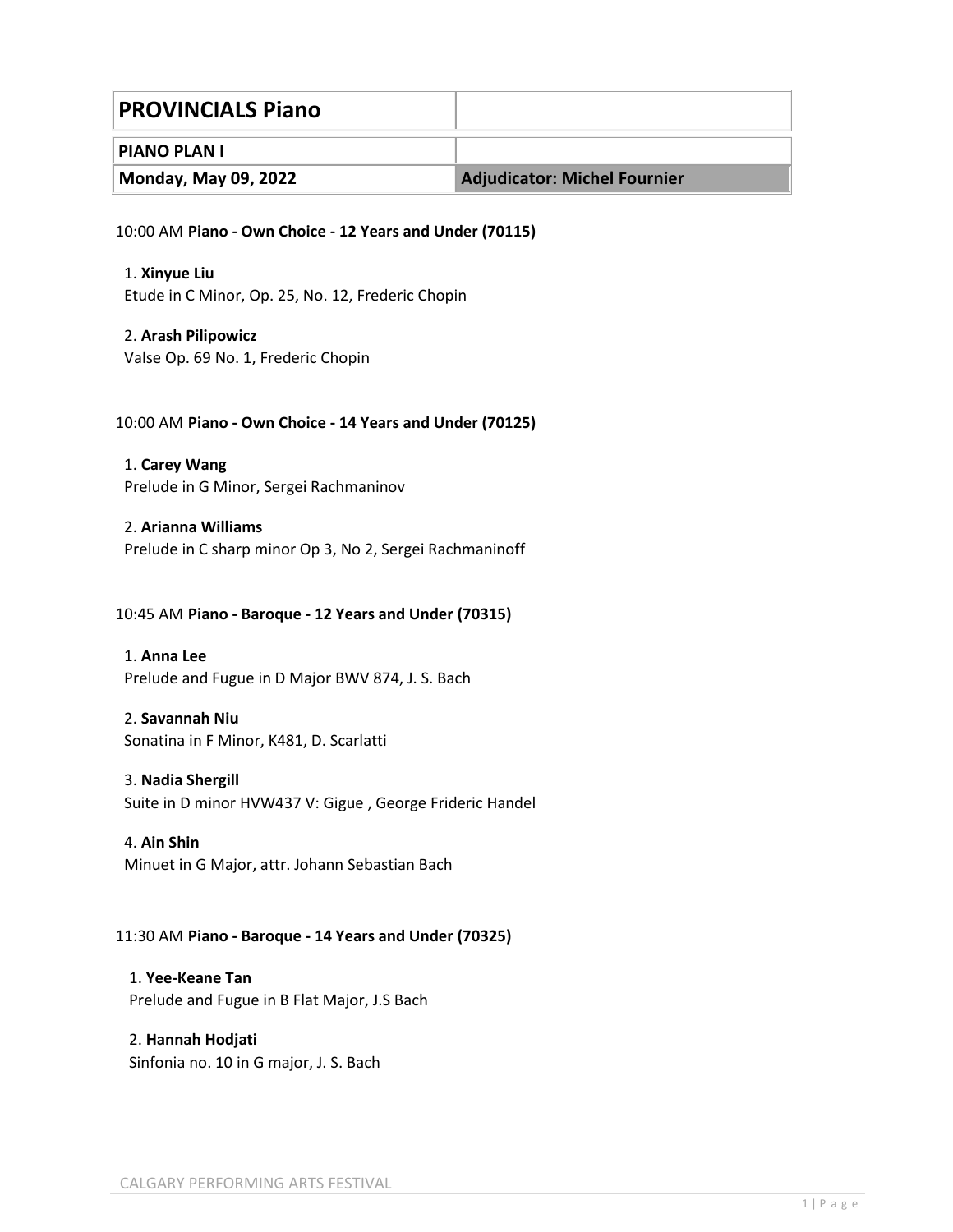#### 11:30 AM **Piano - Classical - 16 Years and Under (71535)**

1. **Erich Herchen** Waldstein, Beethoven

# 2. **Simon Butler** Sonate opus 2 no 2, first movement, Ludwig Van Beethoven

3. **Wanqing (Anita) Hao** Piano Sonata in E Flat Major Hob. XVI: 52 No. 62, F. J. Haydn

# **~~ LUNCH ~~**

# 2:00 PM **Piano - Classical - 12 Years and Under (71515)**

1. **Xinyue Liu** Sonata in A Flat Major, Op. 110, No. 31, Ludwig van Beethoven

# 2. **Sarah He**

Pathetique Sonata in C minor op.13 no.8, Ludwig van Beethoven

# 3. **Nadia Shergill**

Sonatina in G Major Op. 168, No. 2, I, Anton Diabelli

### 4. **Angela Zhou**

Sonata in D Major Hob. XVI:37 1st Mvt, J. Haydn

#### 5. **Olivia Cui**

Sonatina in F Major Op.168, No. 1 Rondo, Anton Diabelli

# 2:55 PM **Piano - Classical - 14 Years and Under (71525)**

#### 1. **Ian Yan Lok Wong**

Sonata in C Minor, op.13 (complete), Ludwig van Beethoven

#### 2. **Daniel Jiang**

Piano Sonata No. 1 in F minor, Op. 2, No. 1, Movements III and IV, Ludwig van Beethoven

# 3. **Jim Ji**

Etude in C Minor op.32 no.34, Henri Bertini

# 4. **Erika Shan**

Sonata in E flat major, Hob. XVI:49, Franz Joseph Haydn

# 5. **Ryan Li**

Sonata in F Major, Hob. XVI:23, Franz Joseph Haydn

# 6. **Julia Jia He Miao** Moonlight Sonata 3rd movement , Beethoven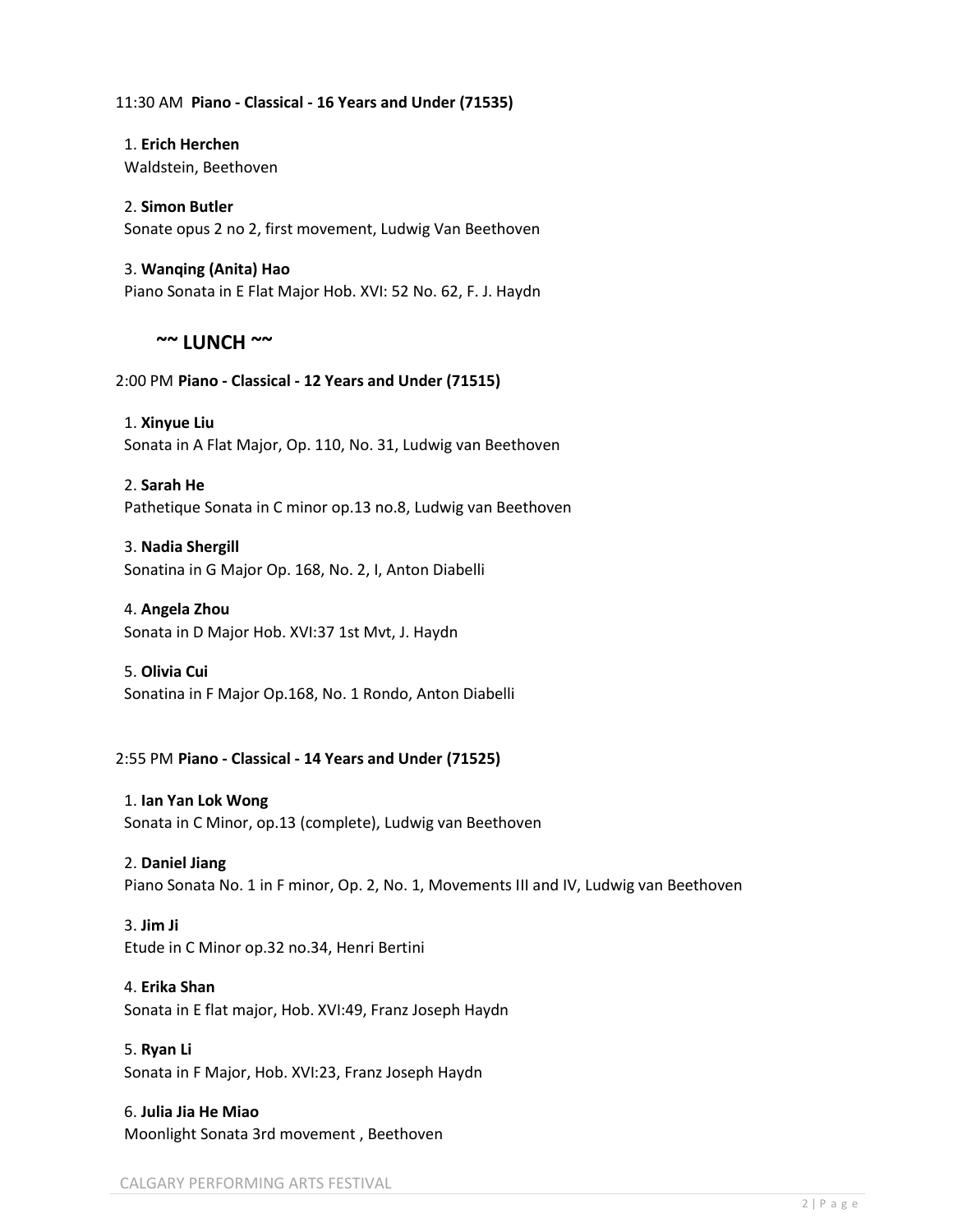# **~~ BREAK ~~**

4:30 PM **Piano - Contemporary - 12 Years and Under (73115)**

1. **Savannah Niu** Kleine Sonate, op. 51, Jeno Takacs

4:45 PM **Piano - Impressionism - 12 Years and Under (72115)**

1. **Aaron Zhao**

Doctor Gradus ad Parnassum (Children's Corner Suite), C. Debussy

2. **Crystal Chen** Doctor Gradus ad Parnassum (no. 1), C.Debussy

#### 5:10 PM **Piano - Impressionism - 14 Years and Under (72125)**

1. **Emma Lee** Clair de Lune (Suite Bergamasque), C. Debussy

2. **Yee-Keane Tan** Doctor Gradus ad Parnassum, Claude Debussy

3. **Kaylee Shi** Claire de Lune, Claude Debussy

#### **PIANO PLAN II**

**Tuesday, May 10, 2022 Adjudicator: Diana Wiens**

10:00 AM **Piano - Baroque - Grade 1 Standard (75715)**

1. **Lillian Stewart**

Minuet in A Minor, Johann Krieger

10:00 AM **Piano - Baroque - Grade 3 Standard (75735)**

1. **Nathan Hilarion** Musette in D Major, Johann Sebastian Bach

10:15 AM **Piano - Canadian - Grade 1 Standard (77615)**

1. **Lillian Stewart** March of the Terrible Trolls, Linda Niamath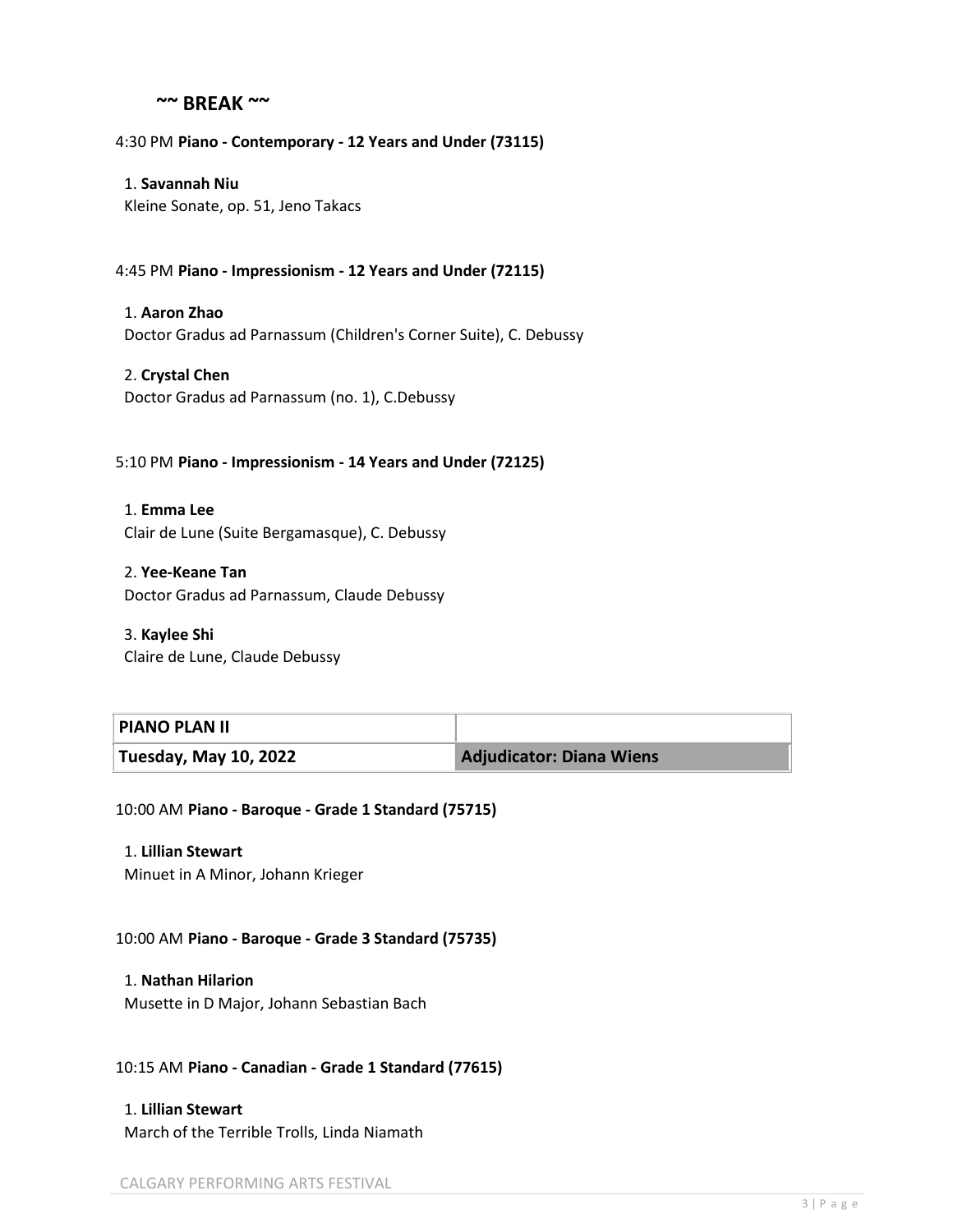#### 10:15 AM **Piano - Canadian - Grade 2 Standard (77625)**

1. **Ayla Vukojevic Drought** The Waltz That Floated Away, David L. McIntyre

10:15 AM **Piano - Canadian - Grade 4 Standard (77645)**

1. **Josie Huffman** When the Planets Are Aligned, Nancy Telfer

10:30 AM **Piano - 20th Century - Grade 3 Standard (75035)**

1. **Evangeline Campbell** Witches and Wizards, Christine Donkin

2. **Gavin Drew** Interlude, Martha Mier

10:30 AM **Piano - 20th Century - Grade 4 Standard (75045)**

1. **Wayne Wu** Reflections, Dennis Alexander (b.1947)

2. **Ivy JIA** Dreamcatcher, Anne Crosby

#### 11:00 AM **Piano - Classical - Grade 1 Standard (76615)**

1. **Sadie Stewart** German Dance in D Major, Hob. IX:22, no. 2, Franz Joseph Haydn

11:00 AM **Piano - Classical - Grade 3 Standard (76635)**

1. **Margot McKinnon** Sonatina op.35 no.1, Muzio Clementi

#### 11:15 AM **Piano - Romantic - Grade 2 Standard (76825)**

# 1. **Sadie Stewart** Soldier's March, op. 68, no. 2, Robert Schumann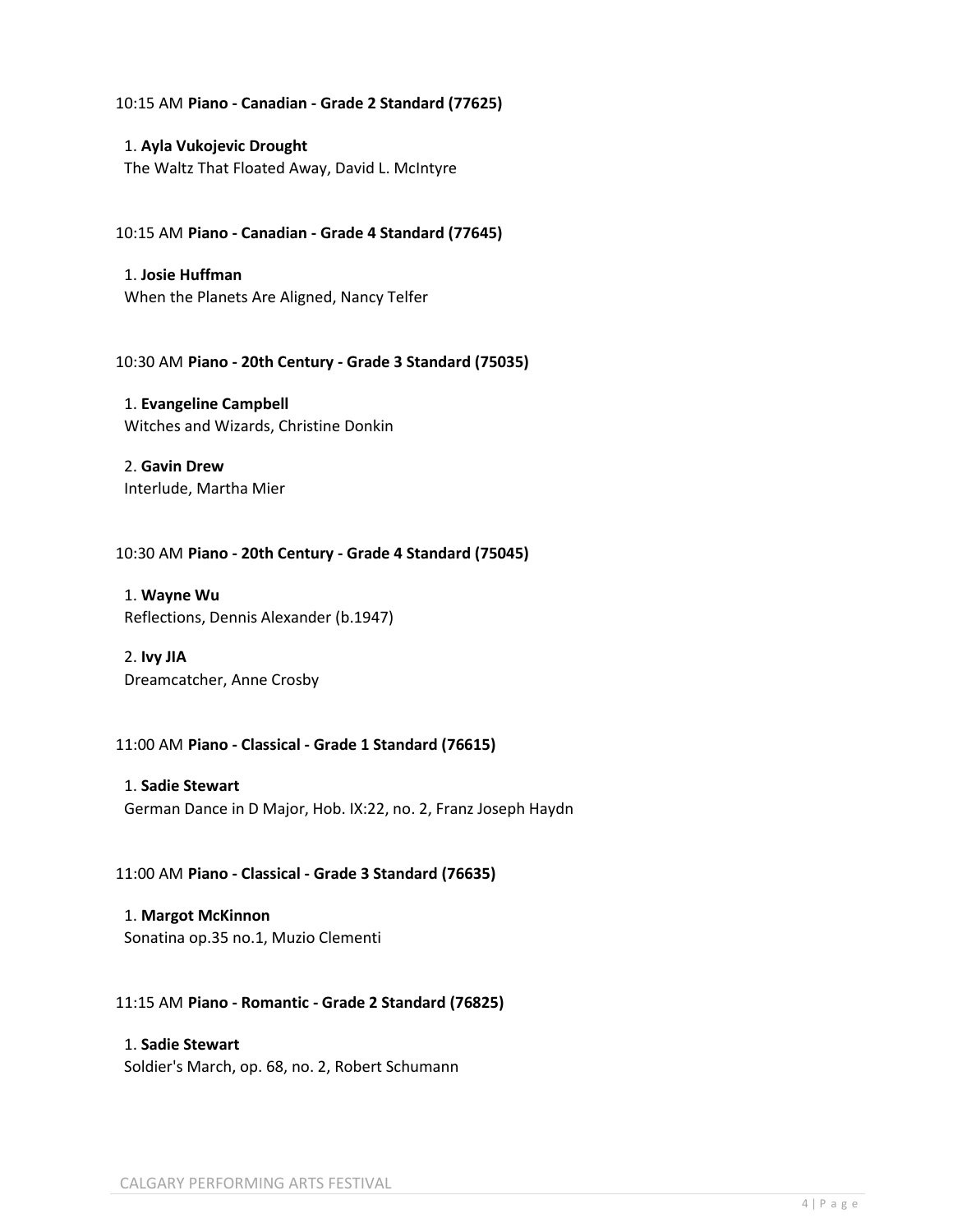#### 11:15 AM **Piano - Romantic - Grade 3 Standard (76835)**

#### 1. **Kathryn McKinnon**

Arabesque op.100, no.2, Johann Friedrich Burgmuller

#### 11:30 AM **Piano - Concert - Grade 2 Standard (78725)**

# 1. **Kian Kiefer**

Etude in D Minor (op.82, no.65), Cornelius Gurlitt German Dance in B flat Major (Hob.IX:22, no.5), Franz Joseph Haydn On a Quiet Lake, William Gillock

#### 11:45 AM **Piano - Contemporary/Popular, Jazz/Blues/Ragtime, Movie/TV/POP - Grade 2 Standard (79525)**

1. **Gavin Drew** Turkish Bazaar, Mark Mrozinski

#### 11:45 AM **Piano - Contemporary/Popular, Jazz/Blues/Ragtime, Movie/TV/POP - Grade 3 Standard (79535)**

1. **Quinn Harman** Maple Leaf Rag, S. Joplin

# **~~ LUNCH ~~**

#### 1:00 PM **Piano - 20th Century - Grade 5 Standard (75055)**

1. **Leyao Song** Prelude no.19, Dmitri Kabalevsky

2. **Janelle Wan** Nocturne, M. Rejino

3. **SOFIE NGUYEN** Sunset in Rio, Mike Springer

#### 1:00 PM **Piano - 20th Century - Grade 6 Standard (75065)**

1. **Ella Wang** Winter Scene, William L. Gillock

**2. Malachi Chan** Toccatina Op. 27 No. 12, Dmitri Kabalevsky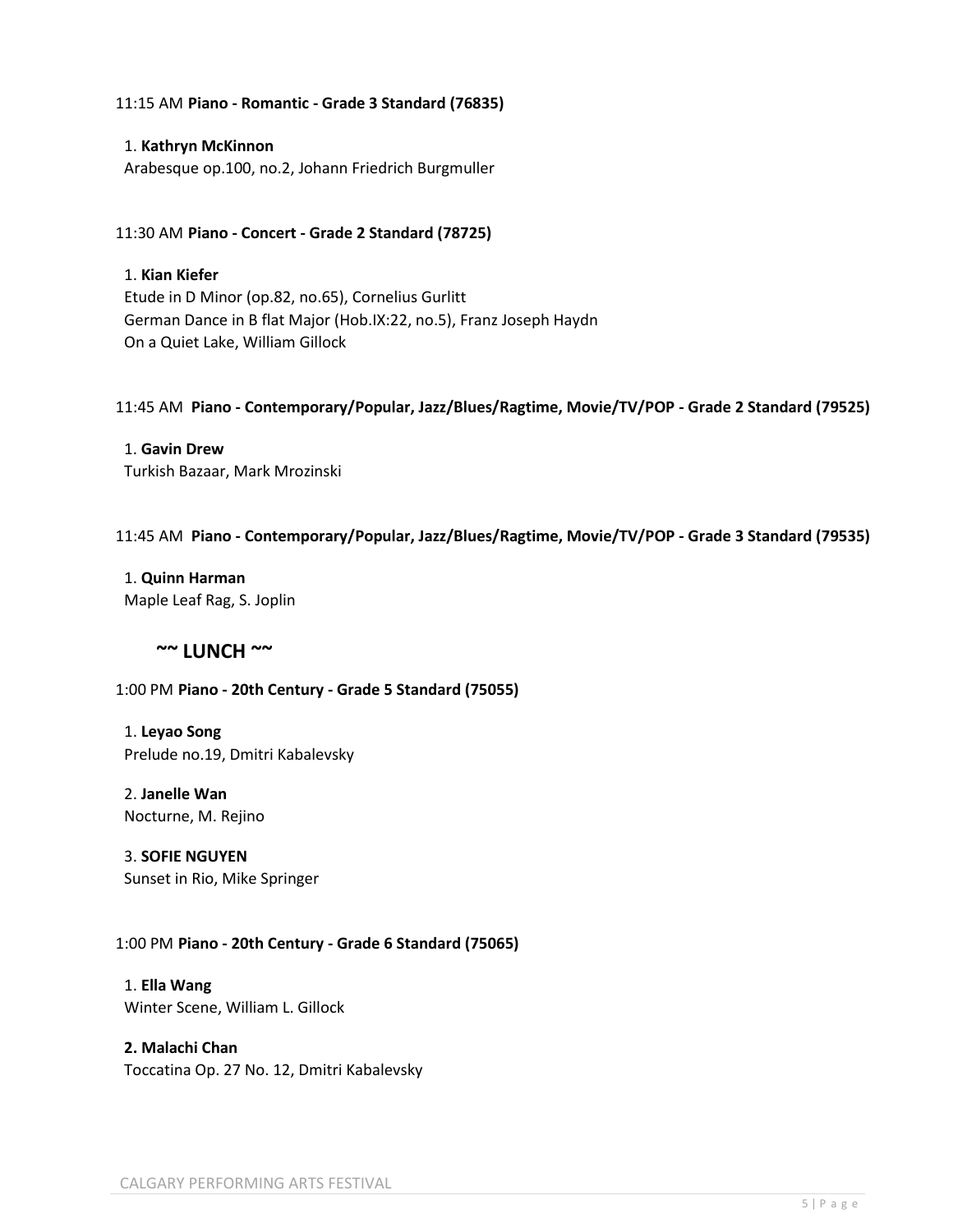#### 1:15 PM **Piano - Canadian - Grade 6 Standard (77665)**

1. **Nathaniel Lau** Church Scene, Violet Archer

#### 1:15 PM **Piano - Own Choice - Grade 4 Standard (75245)**

1. **Ivy JIA**

Study in C Major op. 24, no. 10, Giuseppe Concone

#### 1:15 PM **Piano - Own Choice - Grade 5 Standard (75255)**

1. **Ryan Peng** North Wind Blows

#### 1:45 PM **Piano - Contemporary/Popular, Jazz/Blues/Ragtime, Movie/TV/POP - Grade 4 Standard (79545)**

1. **Colin Burns** Star Wars (Main Theme), Arrange by Faber and Faber

#### 1:45 PM **Piano - Contemporary/Popular, Jazz/Blues/Ragtime, Movie/TV/POP - Grade 5 Standard (79555)**

1. **Kayla Yuan** A Faded Letter William Gillock

2. **Stephanie Liu** The Black Pony, Lajos Papp (b.1935)

3. **Aiden Chi Lok Wong** Nocturne, Mona Rejino

4. **Janelle Wan** Can you feel the love tonight, Arr. S. Aaronson

#### 1:45 PM **Piano - Contemporary/Popular, Jazz/Blues/Ragtime, Movie/TV/POP - Grade 6 Standard (79565)**

1. **Annabelle Chiu** Canon in D, Arr. D. Coates

2. **Luke Wang** Boogie Woogie Fantasy, Lee Evans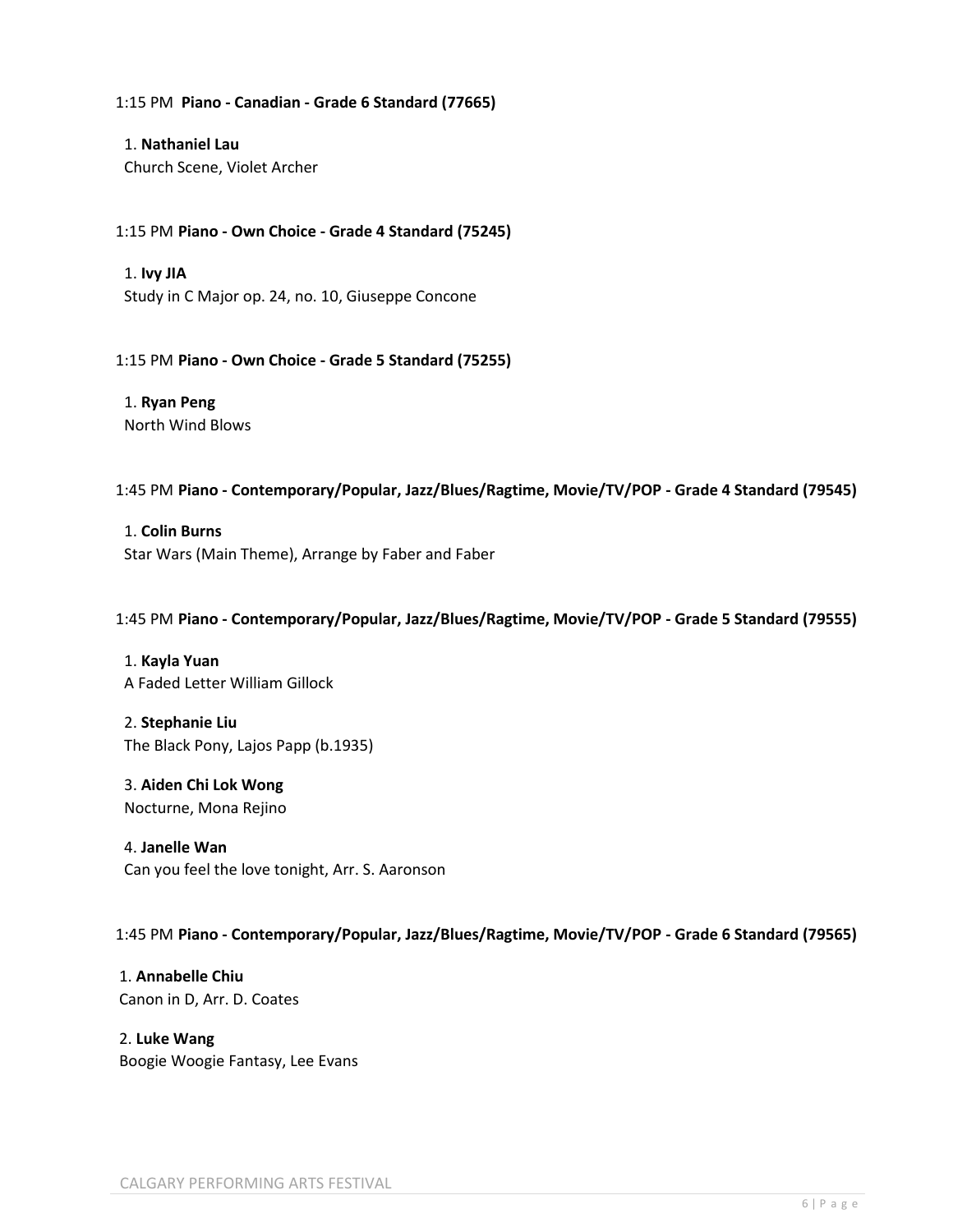### **1:45 PM Piano - Contemporary/Popular, Jazz/Blues/Ragtime, Movie/TV/POP - Grade 7 Standard (79575)**

1. **Sierra Na** Le Onde, L. Einaudi

**Tuesday, May 10, 2022 Adjudicator: Michel Fournier** 

2:30 PM **Piano - Contemporary/Popular, Jazz/Blues/Ragtime, Movie/TV/POP - Grade 8 Standard (79585)**

1. **Elise Dechant** Hot Breakfast, Christopher Norton

#### 2. **Alexandra Harman**

Romeo and Juliet, Arr.P. Keveren

3. **Luna Zhang** Far Away Friend, Mike Springer

2:30 PM **Piano - Contemporary/Popular, Jazz/Blues/Ragtime, Movie/TV/POP - Grade 9 Standard (79595)**

1. **Olivia Jiao** Who'll Win the Argument? op.88,no.2, Dmitri Kabalevsky

3:00 PM **Piano - Own Choice - Grade 8 Standard (75285)**

1. **Derek Xu** Dance of the Elves Op.27 No. 3, Genari Karganov

3:00 PM **Piano - Own Choice - MINIMUM ASSOCIATE STANDARD (75315)**

1. **Jenna Shirley Chang**

Etude in C Minor Op. 10, No. 12 Revolutionary , F. Chopin

3:00 PM **Piano - Prelude and Fugue - Grade 9 Standard (79315)**

1. **Maddux Mao**

Prelude and fugue in C Minor BWV 847, J.S. Bach

3:00 PM **Piano - Prelude and Fugue - Grade 10 Standard (79325)**

1. **Daniel Jiang** Prelude and Fugue in B flat Major BWV866, J.S.Bach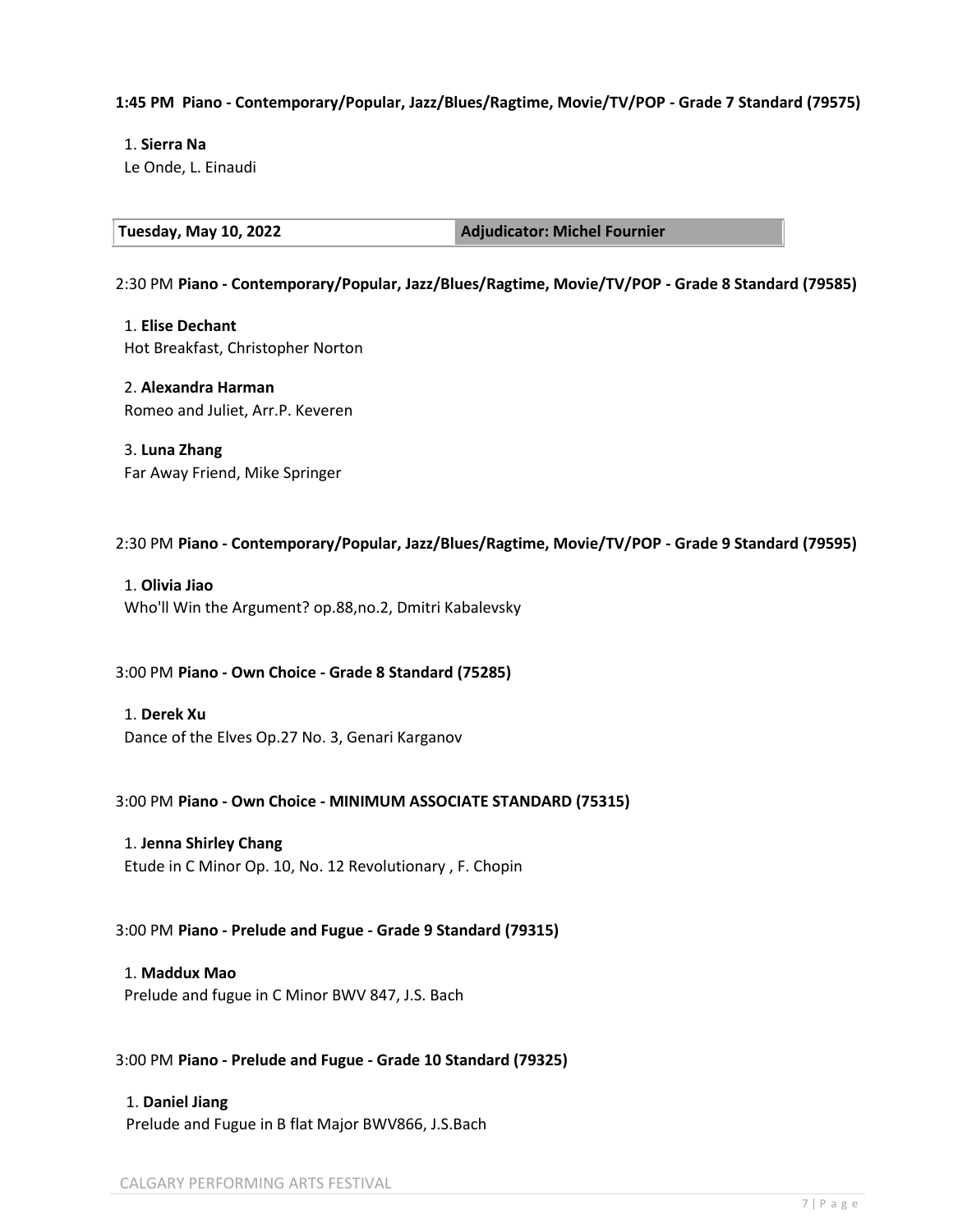#### 3:30 PM **Piano - Baroque - MINIMUM ASSOCIATE STANDARD (75815)**

# 1. **Chlora Leung**

Prelude and Fugue in D Major BWV 874, J.S. Bach

### 3:30 PM **Piano - Baroque - Grade 8 Standard (75785)**

1. **Nathan Gu** Solfeggio in C Minor Wq 117-2, H 220 , Carl Philipp Emanuel Bach

2. **Haochen Wang** Gigue in D Major, Johann Ludwig Krebs

#### 3. **Ryan Ziheng Xia**

Invention No. 5 in E flat major BWV 776, JohannSebastianBach

#### 3:30 PM **Piano - Baroque - Grade 9 Standard (75795)**

1. **Olivia Jiao** Sonata in A Major K209, Dominick Scarlatti

#### 4:00 PM **Piano - Romantic - MINIMUM ASSOCIATE STANDARD (76915)**

#### 1. **Jenna Shirley Chang** The Lark, M. Glinka

#### 4:00 PM **Piano - Romantic - Grade 10 Standard (76905)**

1. **Tina Yiyang Wang** Consolation #3, Franz LIszt

#### 2. **Cilicia Truong**

Barcarolle No. 4 in Ab Major, Op. 44, G. Faure

# 3. **Aiden Katelnikoff** Nocturne op 72. No. 1, Frederic chopin

4. **Samantha Lan** Deux Polonaises, Op 26, No 1, Frederic Chopin

# 5. **Noah Chen** Polonaise in C sharp Minor, op. 26, no. 1, Chopin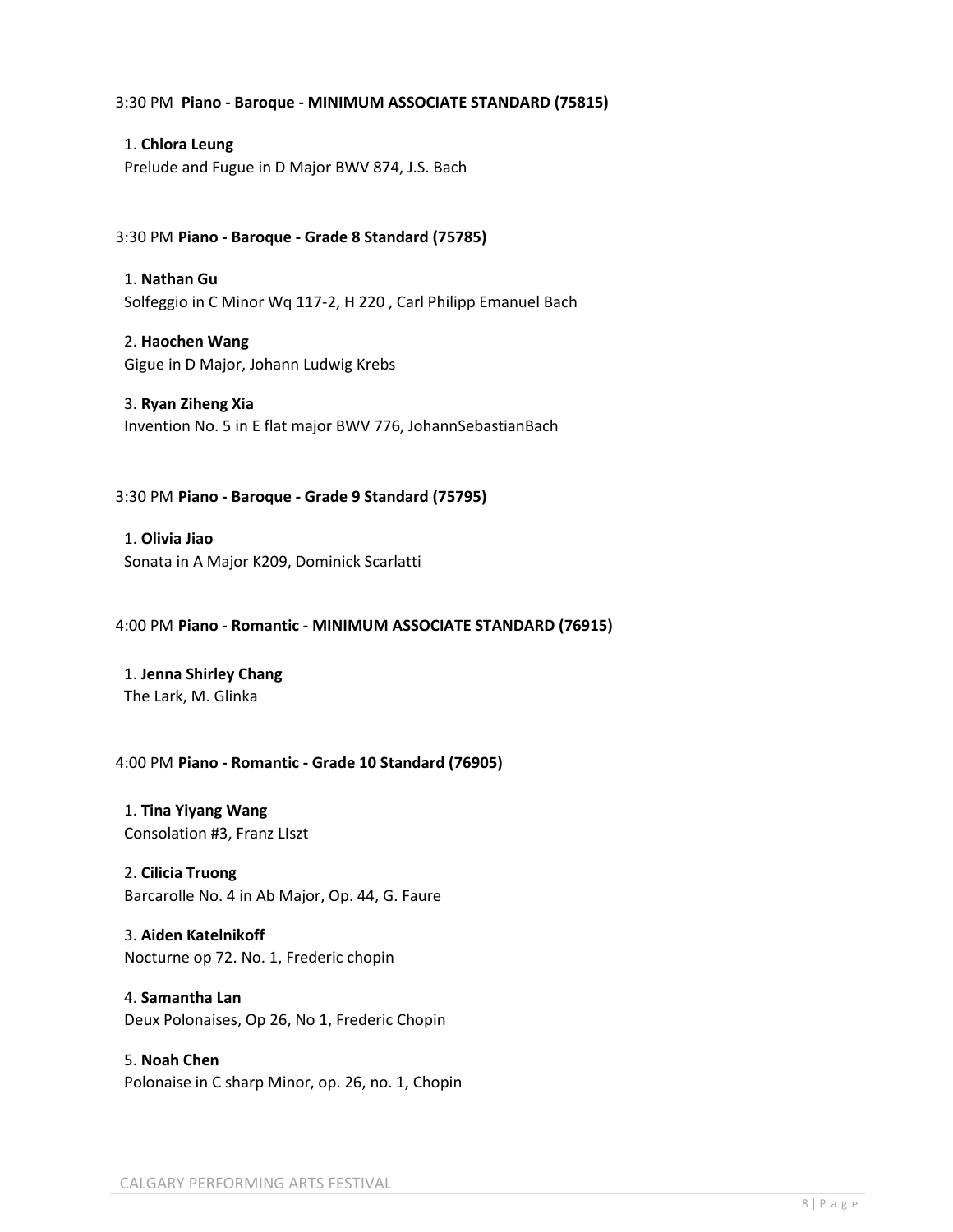**PIANO PLAN I**

Wednesday, May 11, 2022 **Adjudicator: Michel Fournier** 

10:00 AM **Piano - Romantic - 12 Years and Under (71615)**

1. **Ethan Leung**

Lieb' Schwesterlein, Robert Fuchs

2. **Rafael Iurasco** The Storm, Johann Friedrich Burgmuller

3. **Anna Lee** The Lark, Mily Balakierv

4. **Sarah He** Nocturne in D flat Major Op.27 No.2, Fredric Chopin

5. **Tony Wangshou** The Storm op109,no13, J F Burgmuller

6. **Liora Xu** Andante Espressivo Op. 15 No 3, Clara Schumman

# 7. **Camillo Anderson**

Waltz in C sharp minor Op 64 No 2, Frederic Chopin

8. **Ian Li** Nocturne E Flat Major Op.9 No.2, Frederic Francois Chopin

9. **Olivia Cui**

The Season Op.37b - VI. Barcarolle (June), p.i. Tchaikovsky

10. **Kaslyn Chan** Polonaise in A flat Major, op. posth., B 5, Frederic Chopin

# 11:45 AM **Piano - Romantic - 14 Years and Under (71625)**

1. **Carey Wang** Etude Op. 25 No. 12, Frederick Chopin

2. **Arianna Williams** Nocturne in e minor, Chopin

3. **Erika Shan** Fantaisie Impromptu op. 66, Frederic Chopin

4. **Tjais Hirst** Fantaisie Impromptu, Chopin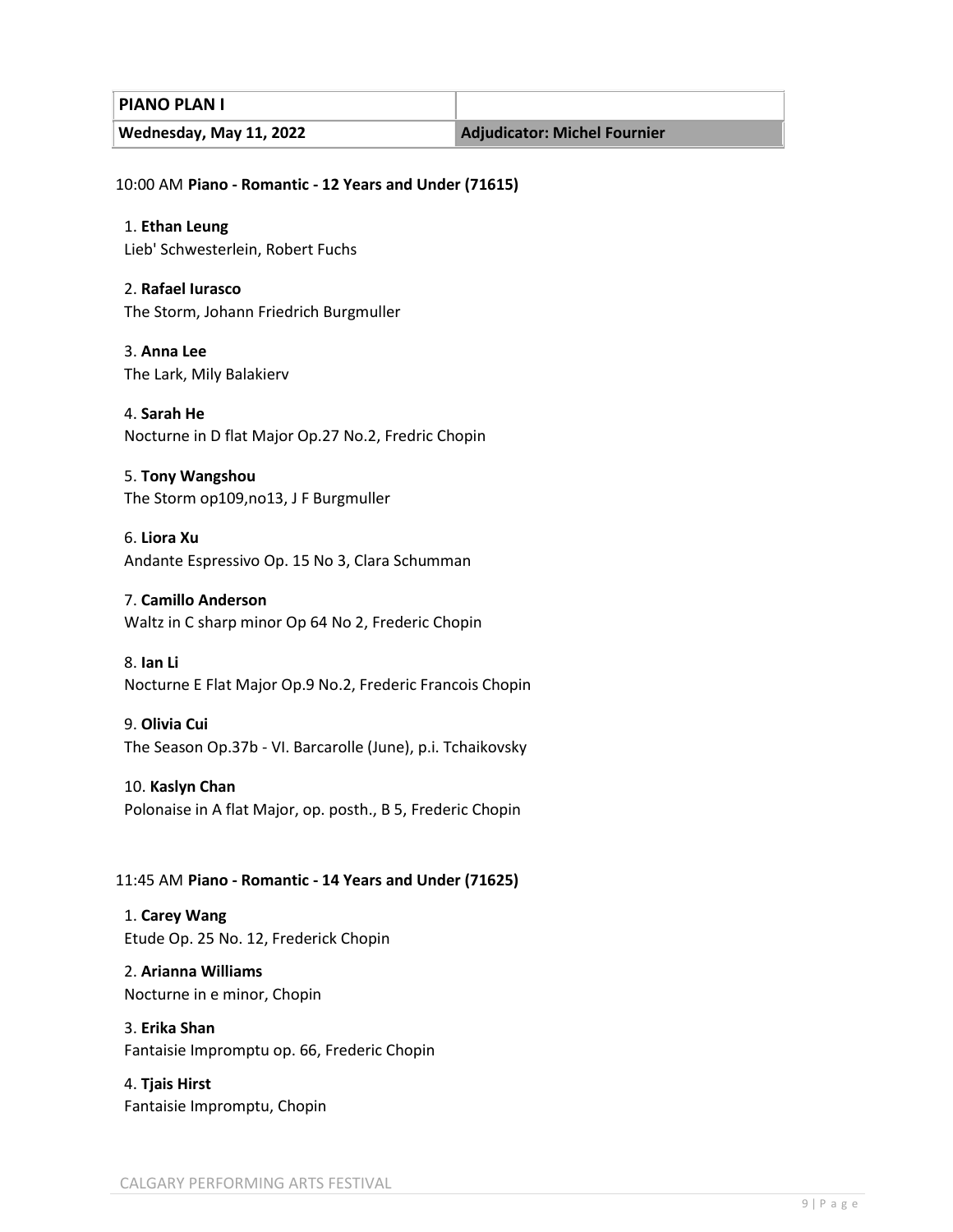5. **Hannah Hodjati** Nocturne in C sharp minor, op. posth. B49, F. F. Chopin

6. **Julia Jia He Miao** Ballade No.1 in G Minor Op.23, Chopin

7. **Eldar Ibrahimov** Prelude in G minor, Rachmaninoff

1:00 PM **Piano - 20th Century - 14 Years and Under (72325)**

1. **Andrea Hong** Eight Memories in Watercolor, Tan Dun

2. **Jim Ji** The Sleigh Ride, Jacques Ibert

3. **Kaylee Shi** Graceful Ghost Rag, William Bolcom

# **~~ LUNCH ~~**

# 2:30 PM **Piano - 20th Century - 12 Years and Under (72315)**

1. **Tony Wangshou** Dance of the Marionettes, Mario Tarenghi

# 2. **Angela Zhou**

Varitations in A Minor, op. 40, No. 2, Kabalevsky

# 3. **Ain Shin**

The Somersault King, Mike Schoenmehl

4. **Gabriel Moreno-Gris** Funny Puppy, Anne Crosby Gauder

5. **Ian Li** Blue Rondo A La Turk, Dave Brubeck

# 3:15 PM **Piano - Concert - 16 Years and Under (73535)**

1. **Wanqing (Anita) Hao** Variations Serieuses, F. Mendelssohn Etude in C Sharp Minor Op. 10 No. 4, F. Chopin Rigoletto Paraphrase, F. Liszt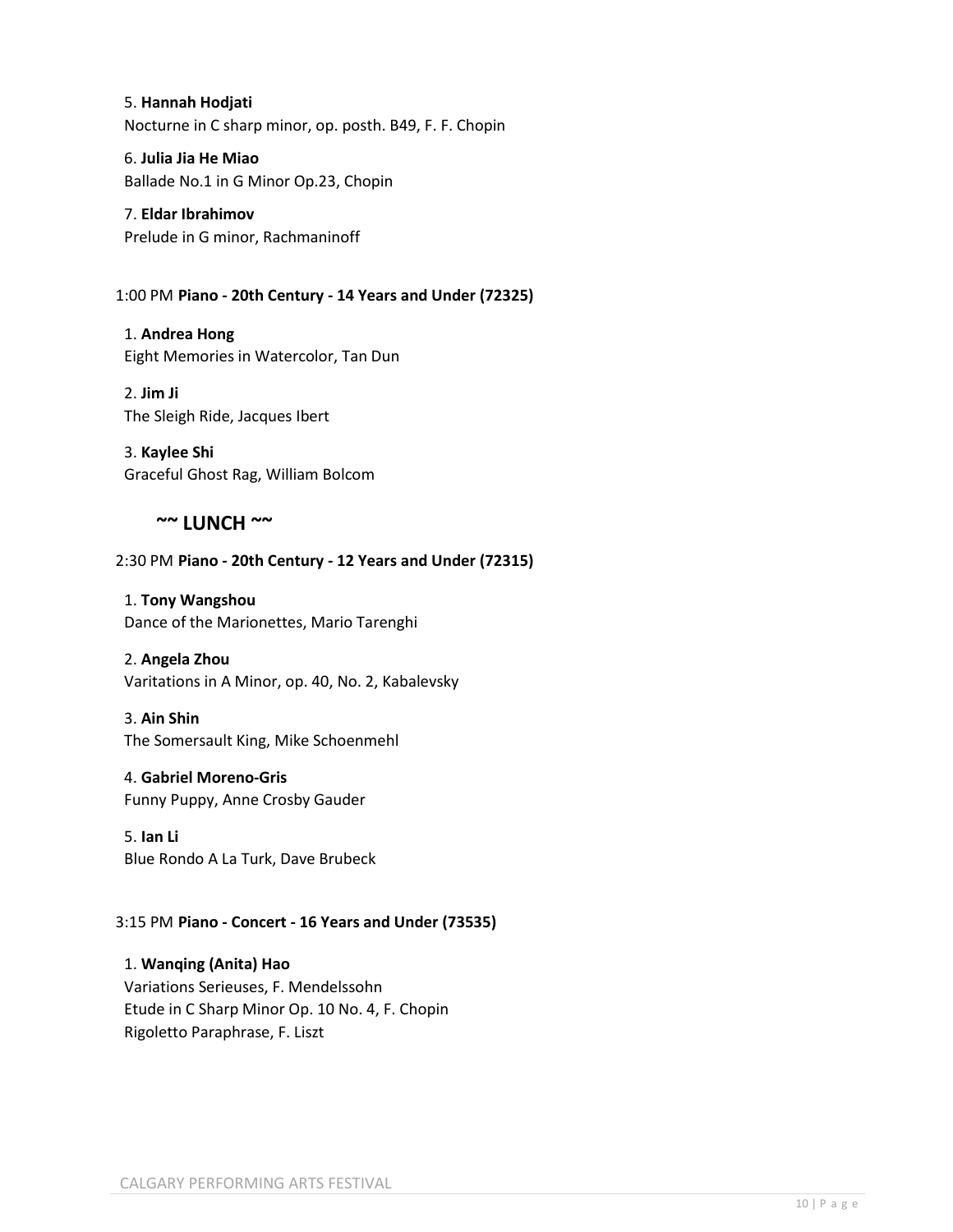#### 3:15 PM **Piano - Recital - 16 Years and Under (74135)**

# 1. **Yufei Chen** Impromptu Op. 31, No. 2 in F Minor, Faure Liebestraum No. 3 (Love Dream), Franz Liszt Sonata no. 17 , Ludwig van Beethoven

# 4:30 PM **Piano - Recital - 18 Years and Under (74145)**

1. **Amirhesam Saghaei Zefreh** Bach Prelude and Fugue in A minor book 1 - Liszt Sonetto 104 , Prokofiev Diabolical suggestion

#### 5:15 PM **Piano - Impressionism - 16 Years and Under (72135)**

1. **Erich Herchen** Alborada del Grazioso, Ravel

#### 5:15 PM **Piano - Classical - 18 Years and Under (71545)**

#### 1. **Hannah Krahn**

Sonata in D minor, op. 31, no. 2 movements 1,2, & 3, Beethoven

#### 5:15 PM **Piano - Classical - 19 Years and Over (71555)**

1. **Jennis Jiang** Sonata in C Major, Hob.XVI:50, J. Haydn

| <b>PIANO PLAN II</b>   |                                 |
|------------------------|---------------------------------|
| Thursday, May 12, 2022 | <b>Adjudicator: Diana Wiens</b> |

#### 10:00 AM **Piano - Concert - Grade 3 Standard (78735)**

# 1. **Natalie Kitt**

The Butterfly op.28, no.12, Samuel Maykapar Horse and Rider op. 98, no. 5, Alexandr T. Grechaninov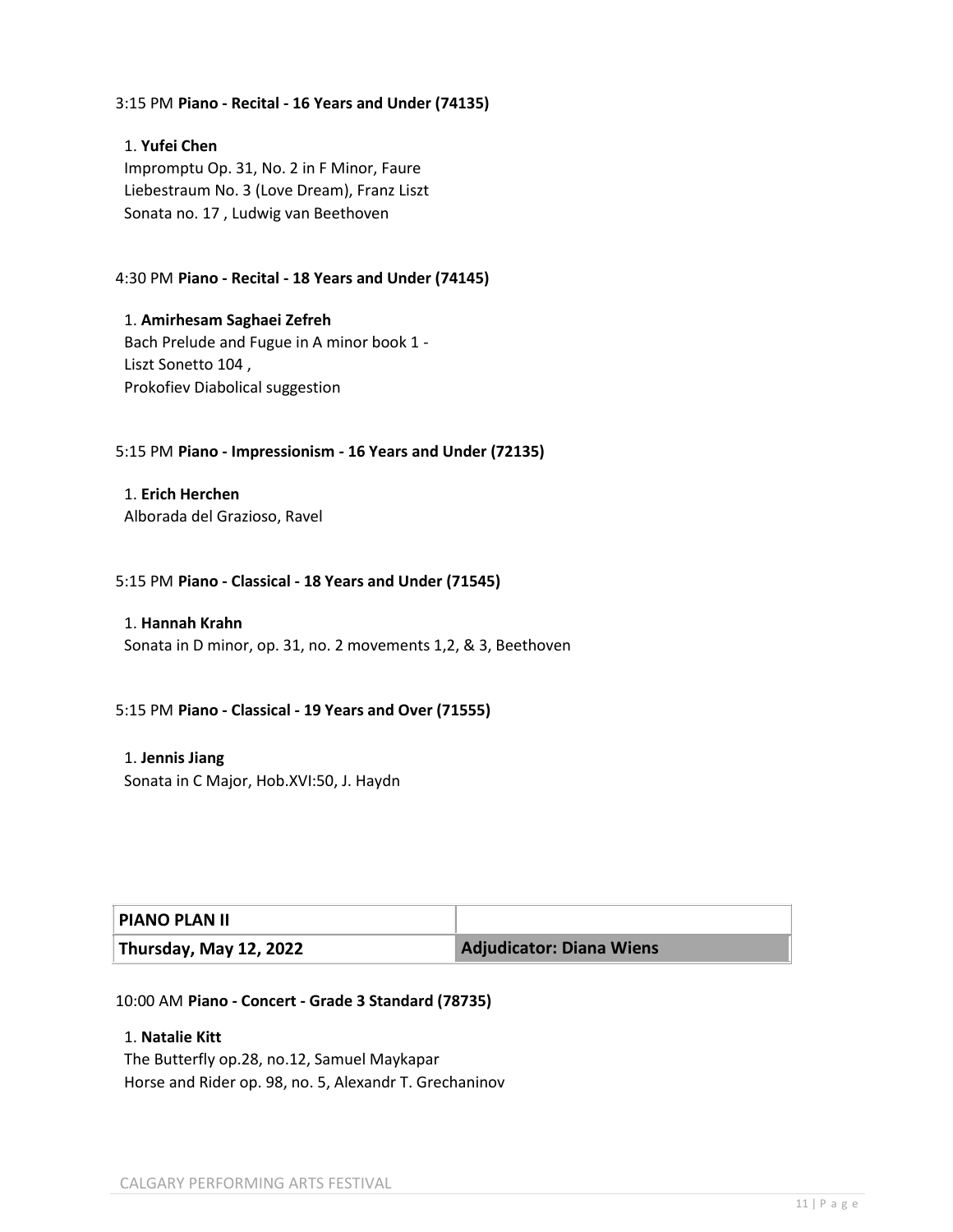# 10:00 AM **Piano - Concert - Grade 5 Standard (78755)**

# 1. **Anthony Kitt**

Allemande in G Minor, BWV 836, Johann Sebastian Bach Sweet Dreams(No. 21), Pyotr Il'yich Tchaikovsky

# 10:30 AM **Piano - Classical - Grade 4 Standard (76645)**

1. **Caroline Atkins** Sonatina Op. 151 No. 1, 1st Mvt, Antonio Diabelli

2. **Eva Ngan** Sonatina In C Major Op.36, No 1, Muzio Clementi

#### 3. **Josie Huffman**

Sonatina in C Major , Johann Anton Andre

# 4. **Norven Wang** Sonatina in G major Op.36, No.5, Muzio Clementi

5. **Derek Hua** Sonata in D Minor, K294, L.67, Domenico Scarlatti

### 11:25 AM **Piano - Romantic - Grade 4 Standard (76845)**

#### 1. **Wayne Wu**

Etude in C Major, op.176, no.24, Jean-Baptiste Duvernoy (1802-1880)

#### 11:25 AM **Piano - Romantic - Grade 5 Standard (76855)**

#### 1. **Stephanie Liu**

Sweet Sorrow Op.100, no.16, Johann Friedrich Burgmuller (1806-1874)

#### 2. **Vivian McKinnon**

You and I, Tom Gerou

#### 11:45 AM **Piano - Recital - Grade 5 Standard (78155)**

# 1. **Aiden Chi Lok Wong**

Sonata in D Minor, K34, Domenico Scarlatti Romance in G Major, op.52, no.4, Johann Nepomuk Hummel Hungarian Dance, Lajos Papp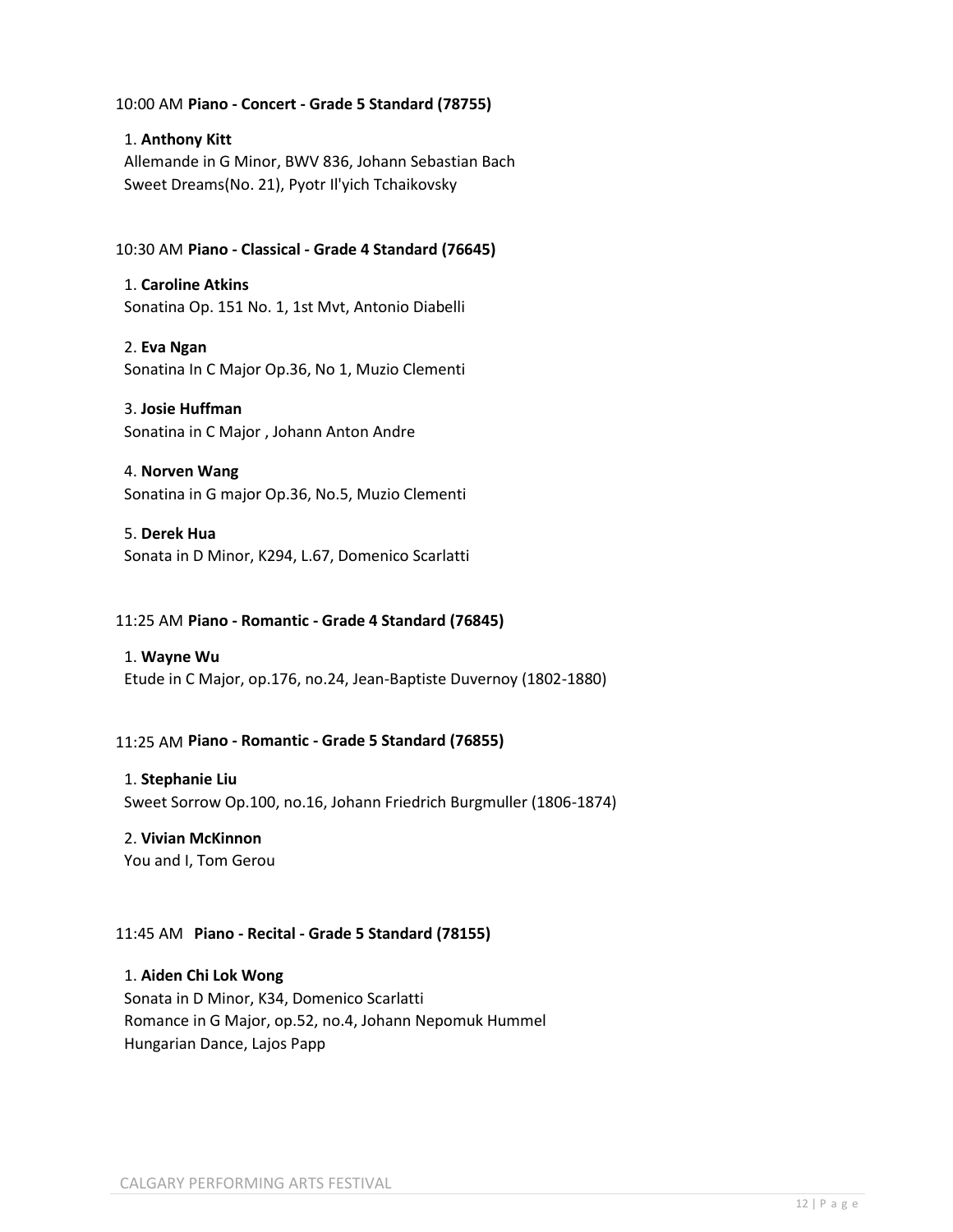#### 11:45 AM **Piano - Recital - Grade 6 Standard (78165)**

#### 1. **Nathaniel Lau**

Toccata in C minor, Seixas Sonata in C major, Hob. 3, Minuet and Trio, Haydn Prairie Sky, Chatman

### 11:45 AM **Piano - Recital - Grade 7 Standard (78175)**

#### 1. **Sabrina McKinnon**

Invention No. 8 in F Major, Johann Sebastian Bach Sonata Hob. XVI:1 (2: Andante), Haydn Moonlight Mood, William Gillock

#### 2. **Danika Hirst**

Sonata in C major, op.1, no.2 - II, Platti Sonatina in B flat major, op.168, no.4 - I, Diabelli Arabesque Sentimentale, Gillock

# **~~ LUNCH ~~**

#### 2:00 PM **Piano - Baroque - Grade 5 Standard (75755)**

1. **Asha Thakore** Minuet in G Minor, BWV 842, J. S. Bach

#### 2:00 PM **Piano - Baroque - Grade 7 Standard (75775)**

# 1. **Annabelle Chiu**

Little Prelude in C Major, BWV 933, J. S. Bach

#### 2:30 PM **Piano - Classical - Grade 5 Standard (76655)**

# 1. **Kayla Yuan**

Sonatina in C Major Op.36, No.3, III Muzio Clementi

# 2. **Tayven Vukojevic Drought**

Sonatina in G Major, Op.36, no. 2 - All 3 Movements, Muzio Clementi

# 3. **Vivian McKinnon**

Romance in G Major, op. 52, no. 4, Hummel

## 4. **Zackary Ngan** Sonatina In C Major Op.36 No.3, Muzio Clementi

# 5. **Nathan Wang** Sonatina in D major Op.36, No.6 , Muzio Clementi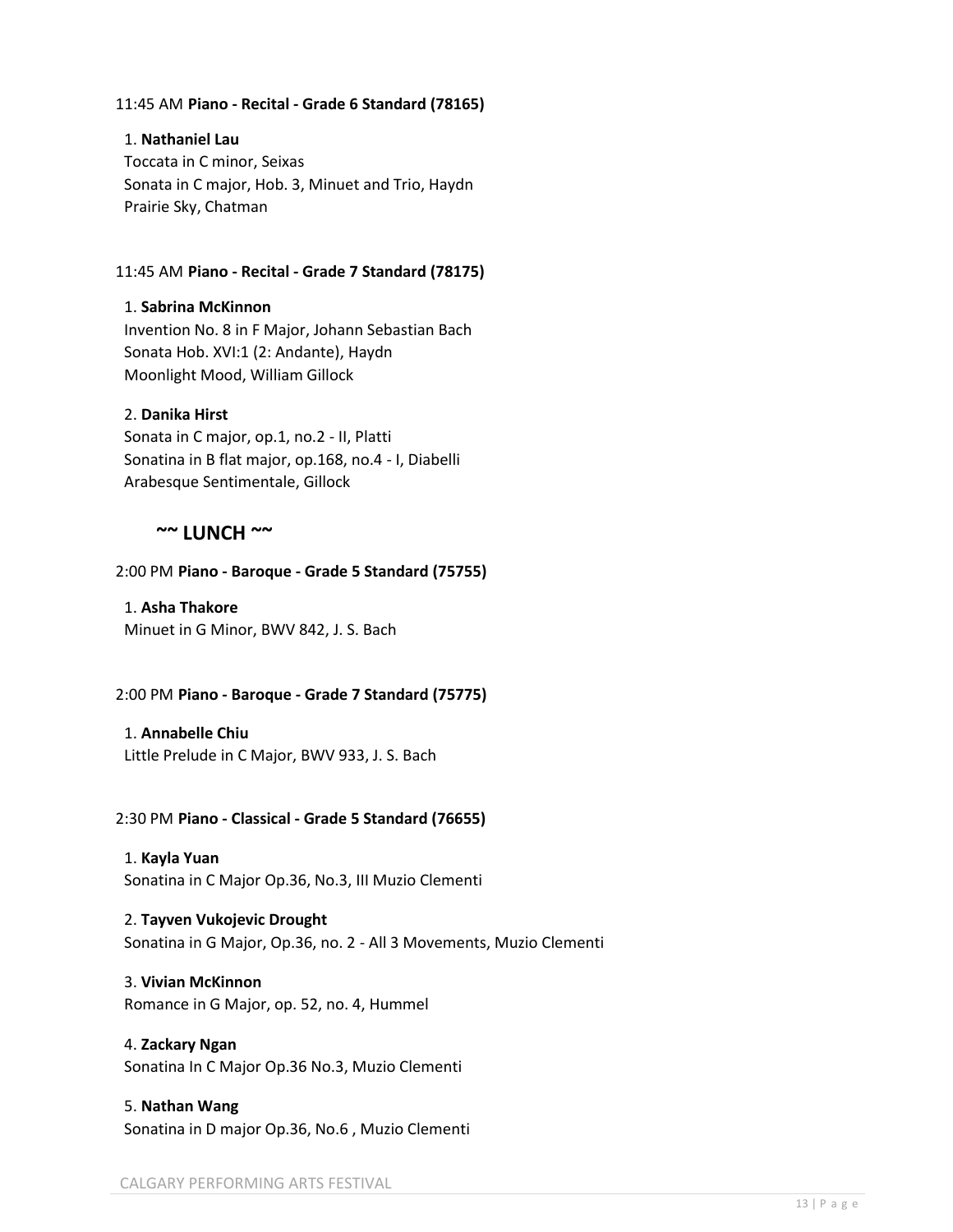#### 2:30 PM **Piano - Classical - Grade 6 Standard (76665)**

# 1. **Malachi Chan** Sonatina in G Major op. 19 20, no. 1, Jan Ladislav Dussek

#### 2:30 PM **Piano - Classical - Grade 7 Standard (76675)**

#### 1. **Lilin Chen**

Sonata in G Major 1st Mov. K283, Wolfgang Amadeus Mozart

#### 3:45 PM **Piano - 20th Century - Grade 7 Standard (75075)**

# 1. **Elise Dechant** 5 Sets of Variations Op 5. No. 4 - 7 Good Humoured Variations, D. Kabalevsky

#### 3:45 PM **Piano - 20th Century - Grade 8 Standard (75085)**

1. **Tara Harrigan-Thangaraj** Swineherd's Dance, Bela Bartok

# 2. **Sierra Na** Shooting Stars in the Summer , N. Ikeda

#### 4:15 PM **Piano - Impressionism - Grade 6 Standard (76765)**

1. **Cian Wong** Parade, J Ibert

#### 4:15 PM **Piano - Impressionism - Grade 7 Standard (76775)**

#### 1. **Laura Burns** Moonlight Mood, William Gillock

#### 4:15 PM **Piano - Romantic - Grade 7 Standard (76875)**

# 1. **Leyao Song** Polonaise in G Minor op. Posth., B1, Frederic Chopin

# 2. **Bridgette Chen**

Polonaise in g-minor, op.posth, F. Chopim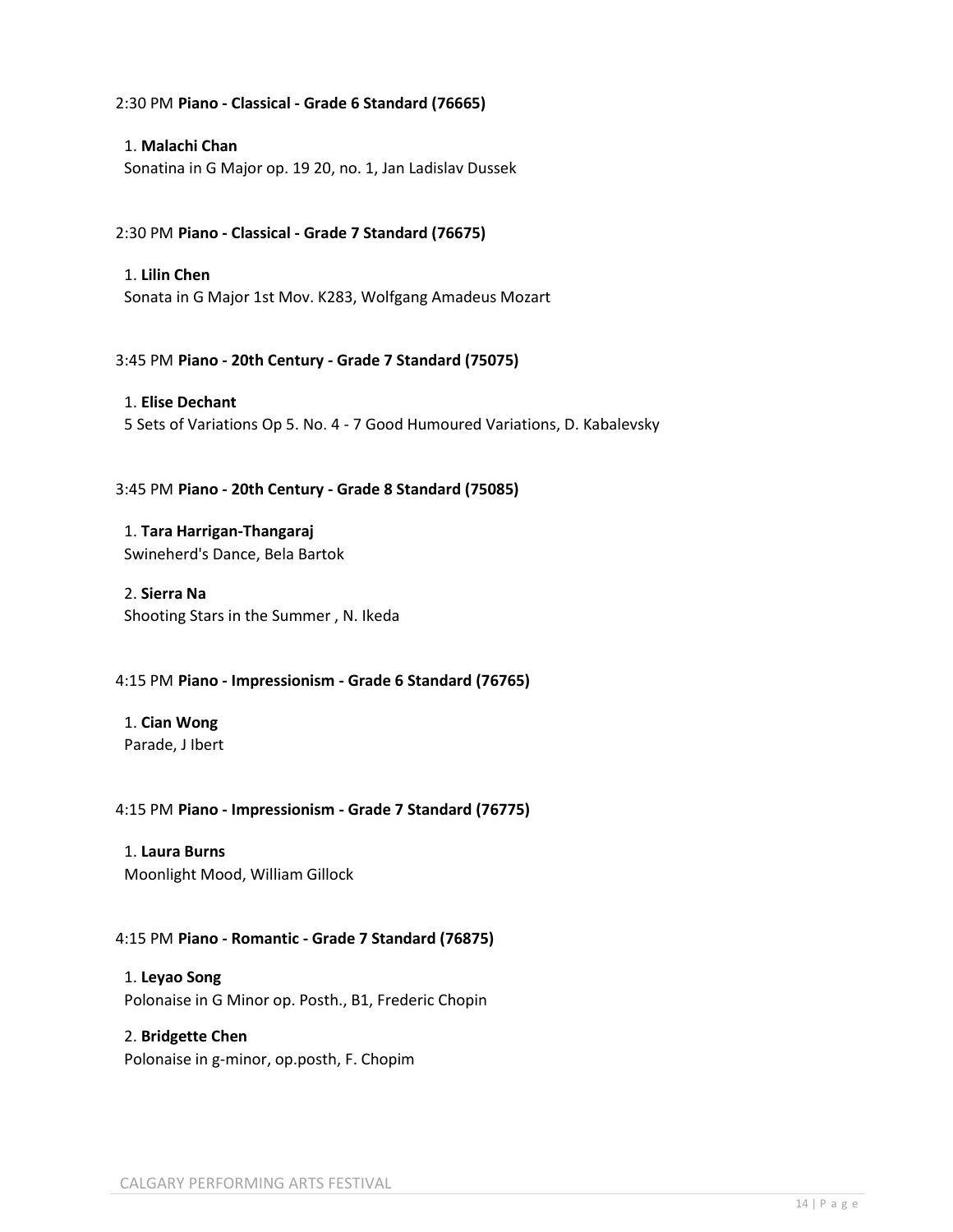| <b>PIANO PLAN I</b>         |                                     |
|-----------------------------|-------------------------------------|
| <b>Friday, May 13, 2022</b> | <b>Adjudicator: Michel Fournier</b> |

#### 10:00 AM **Piano - Concert - 12 Years and Under (73515)**

#### 1. **Qinxin Jocelyn Zhou**

Eight Memories in Watercolour: Herdboy's Song, Op.1 No. 3, Tan, Dun Eight Memories in Watercolour: Floating Clouds, Op.1 No. 7, Tan, Dun Eight Memories in Watercolour: Sunrain, Op.1 No. 8, Tan, Dun

#### 2. **Maxwell Guo**

Mischievous Mouse, Vincent Ho Dance of the tiger cubs, Vincent Ho Playful Snakelets, Vincent Ho

#### 11:00 AM **Piano - Recital - 12 Years and Under (74115)**

#### 1. **Qinxin Jocelyn Zhou**

Sinfonia No.6 in E major, BWV 792, Bach, Johann Sebastian Piano Sonata No.12 in F major, K.332/300k, Mozart, Wolfgang Amadeus Etude in F minor, Op. 25, No. 2, Chopin, Frédéric

#### 2. **Liora Xu**

Prelude and Fugue F-sharp Major Book 1, J. S. Bach Sonata in B-flat Major I and II, W. A. Mozart Shimmer, Heather Schmidt

#### 3. **Maxwell Guo**

Prelude in C Minor BWV 934, Bach Sonatina opus 151 no. 1 in G major, Diabelli Dance of the Marionettes, Maykapar

#### 4. **Michael Lee**

March in Eb Major, Johann Sebastian Bach Sonatina in C Major, Op. 20 No. 1 1st Mvt, Friedrich Kuhlau Water Lilies, Catherine Rollin

#### 12:30 PM **Piano - Canadian - 12 Years and Under (73315)**

#### 1. **Ethan Leung** Sneaky, Stephen Chatman

2. **Crystal Chen** New Day Toccata, Peter Rudzik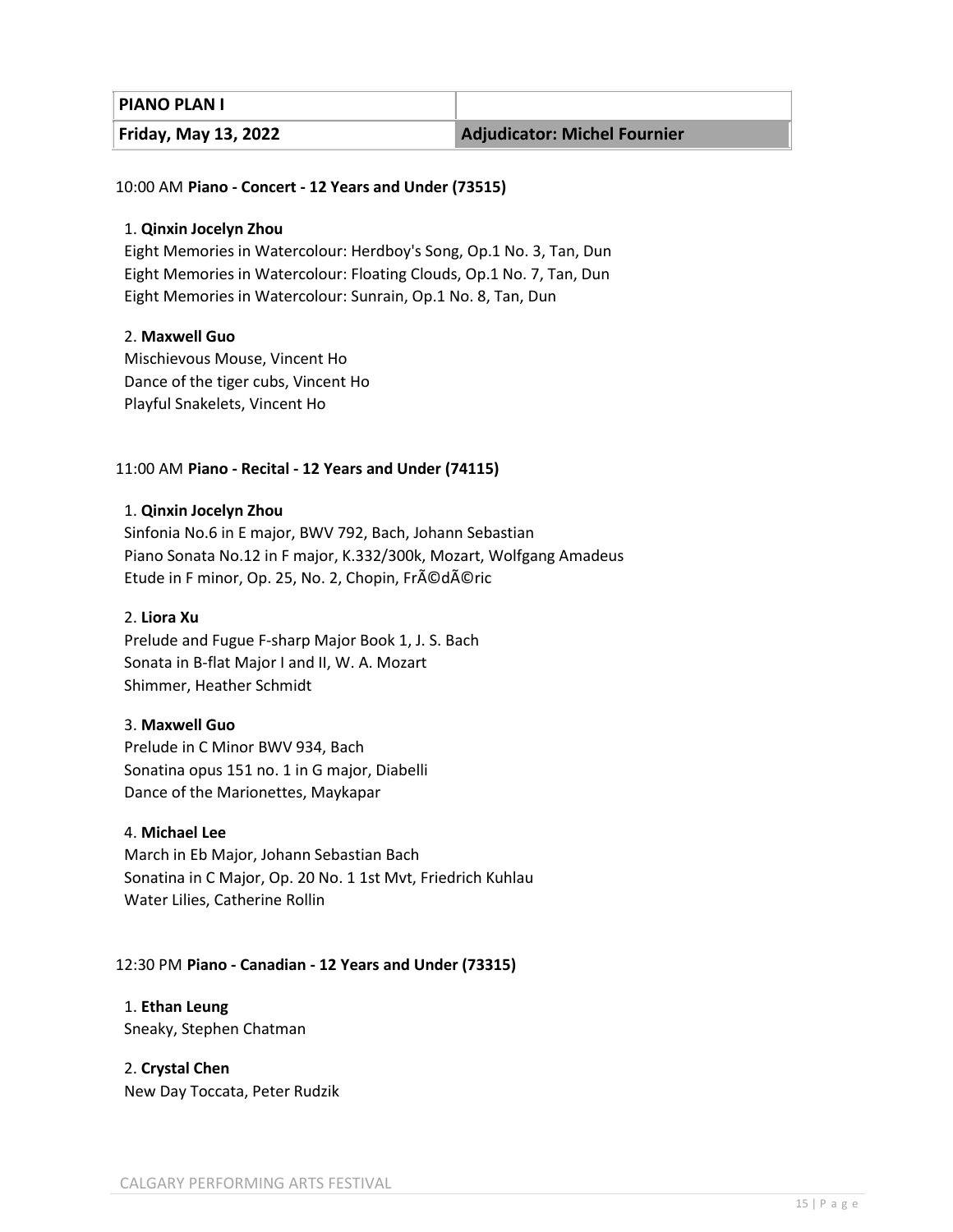#### 12:30 PM **Piano - Canadian - 14 Years and Under (73325)**

#### 1. **Charlotte Giraudeau**

I Leap Through The Sky With Stars Alexina Louie, Alexina Louie

# **~~ LUNCH ~~**

#### 2:00 PM **Piano - Recital - 14 Years and Under (74125)**

#### 1. **Andrea Hong**

Partita No. 1 in B flat Major, BWV 825 Prelude, Sarabande, Gigue, Johann S. Bach Adagio in B Minor K.540, Wolfgang A. Mozart Widmung, Franz Liszt/Robert Schumann

#### 2. **Ian Yan Lok Wong**

Prelude and Fugue in G Minor, BWV885, J.S. Bach Nocturne in D flat Major Op. 27 No. 2, Frederic Chopin A Wild Innocence, David McIntyre

#### 3. **Conan Li**

Prelude and Fugue in D Major, BWV 874, Johann Sebastian Bach Sonata in C Minor, op. 13 (''Pathetique''), 3rd movement , Ludwig van Beethoven Fantaisie-Impromptu in C sharp Minor, op. 66, Frederic Chopin

#### 4. **Charlotte Giraudeau**

Prelude and Fugue from WTC I BWV.848, C sharp major, J.S. Bach Piano Sonata No 31, Hob XVI-46, A-flat major, 1st mov, J. HAYDN Nocturne Op 27 # 2, D Flat Major, Chopin

#### 5. **Tjais Hirst**

Etude Op.25 No. 11, Chopin Ballade, Debussy Old Coyote's Saturday Night, Allan Gordon Bell

#### 4:15 PM **Piano - 20th Century - 16 Years and Under (72335)**

1. **Christian Woo** Solace (A Mexican Serenade), Scott Joplin

#### 4:15 PM **Piano - Canadian - 16 Years and Under (73335)**

#### 1. **Yufei Chen**

Solus, Heather Schmidt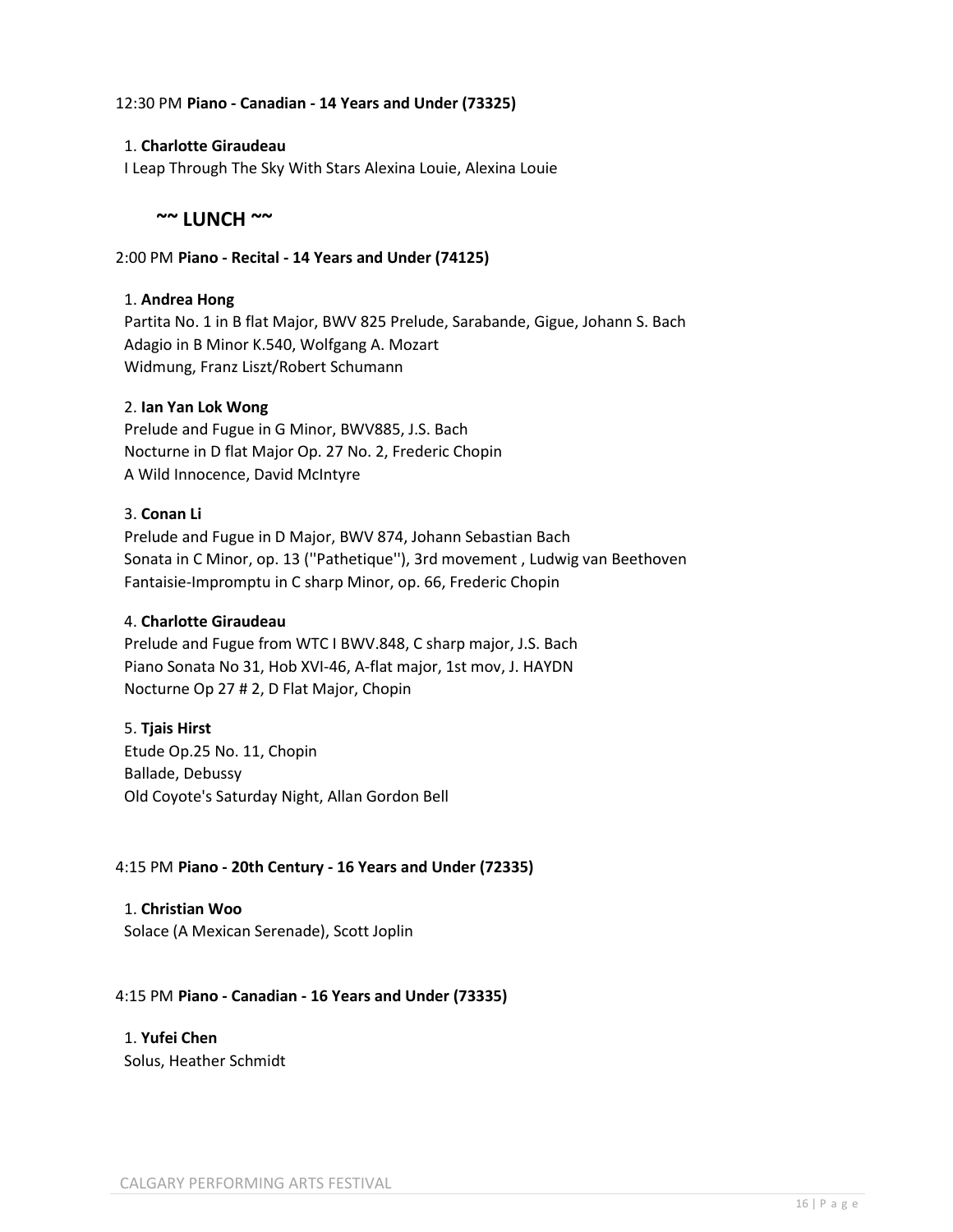#### 4:45 PM **Piano - Prelude and Fugue - 16 Years and Under (74215)**

#### 1. **Simon Butler**

Bach Number 15 BWV 860, Johann Sebastian Bach

### 4:45 PM **Piano - Baroque - 18 Years and Under (70345)**

#### 1. **Hannah Krahn**

Partita No. 2 in C minor, BMV 826 Sinfonia, Bach

| <b>PIANO PLAN II</b>   |                                     |
|------------------------|-------------------------------------|
| Saturday, May 14, 2022 | <b>Adjudicator: Michel Fournier</b> |

#### 9:30 AM **Piano - Impressionism - Grade 9 Standard (76795)**

1. **Alexandra Harman** Golliwogg's CakeWalk, C. Debussy

#### 9:30 AM **Piano - Impressionism - Grade 10 Standard (76805)**

1. **Chlora Leung** Serenade for the Doll (Children's Corner Suite), C.Debussy

#### 2. **Aiden Katelnikoff**

prelude in c-sharp minor opus 3 no.2, Sergey Rachmaninoff

#### 3. **Lucas Lee**

Cordoba , Isaac Albeniz

#### 10:15 AM **Piano - Classical - Grade 8 Standard (76685)**

1. **Ella Wang** Sonatina in G Major op. 49 no.2, Ludwig van Beethoven

#### 2. **Tara Harrigan-Thangaraj**

Sonata in D Major, Hob. XVI:4 , Franz Joseph Haydn

# 3. **Nathan Gu**

Sonata in A Major Op. 59. no. 1, Friedrich Kuhlau

# 4. **Janice Wan** Rondo in C Major, Op.52,No. 6, J. Hummel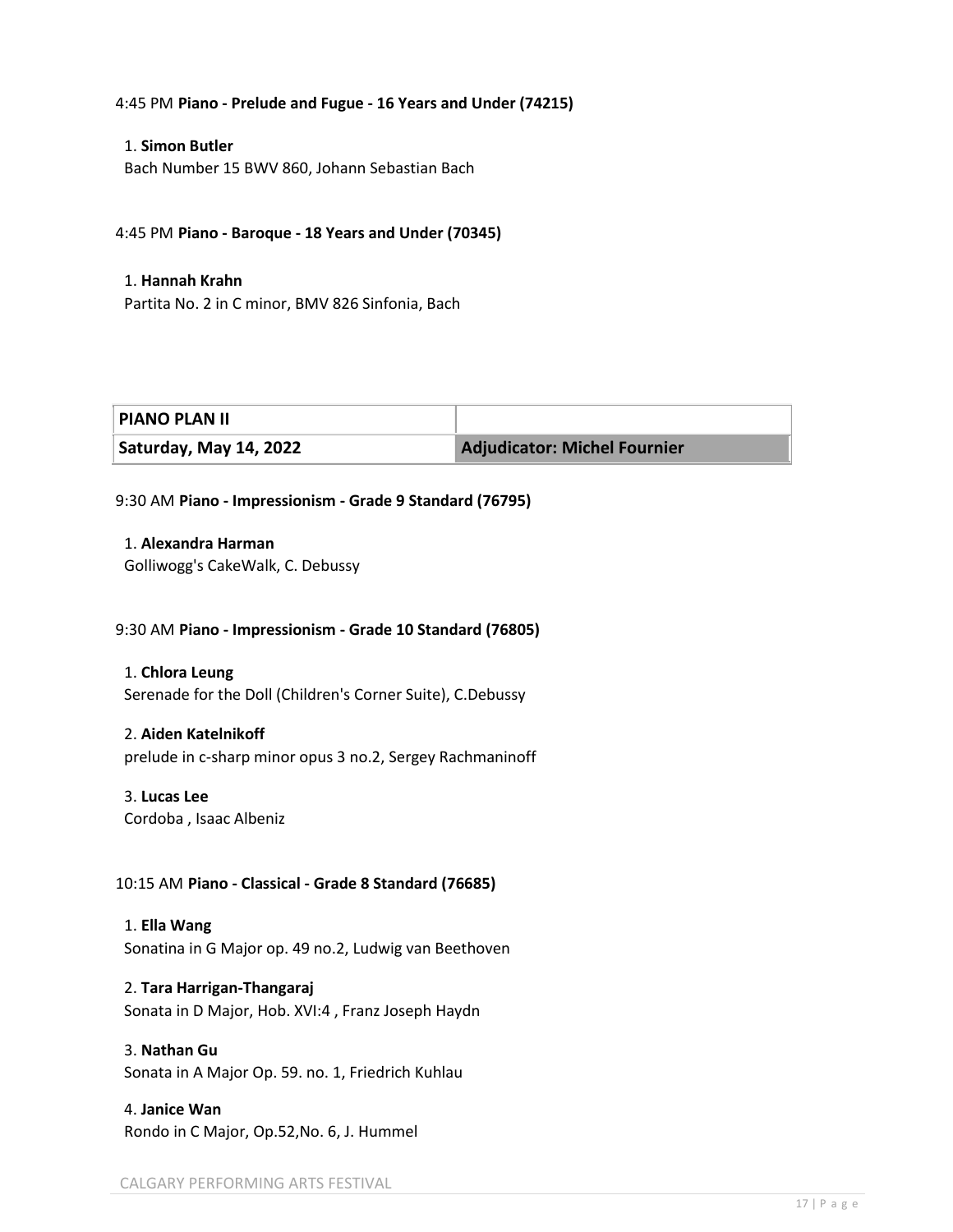5. **Derek Xu** Rondo in C Major op 52 No 6, Johann Nepomuk Hummel

# 6. **Ryan Ziheng Xia**

Sonata in G Major (Hob. XVI:27) Third Movement, FinaleFranzJosephHaydn

# 11:30 AM **Piano - Canadian - Grade 10 Standard (77705)**

1. **Tina Yiyang Wang** Three Preludes, D.L Mclntyre

# 11:30 AM **Piano - Recital - Grade 10 Standard (78205)**

# 1. **Noah Chen**

Prelude and Fugue in F sharp Major, BWV 858, Bach Le Tombeau De Couperin, Ravel Sonata in D Major, op. 28, 1st movement, Beethoven

# 12:30 PM **Piano - Romantic - Grade 8 Standard (76885)**

1. **Luna Zhang** Lieb Schwesterlein, Robert Fuchs

#### 2. **Bridgette Chen**

Sechs Albumblal<sup>^</sup>tter, op. 2: Song (no. 2), Bedrich Smetana

#### 3. **Zijie Su**

March-Song of the lark, P.I. Tchaikovsky

#### 4. **Xinxiang Peng**

Notturno Op.54 No. 4, Edvard Grieg

#### 1:00 PM **Piano - Classical - Grade 9 Standard (76695)**

1. **BIN XU DENNIS LIAO** Six Easy Variations on an Original Theme WoO 77, Ludwig van Beethoven